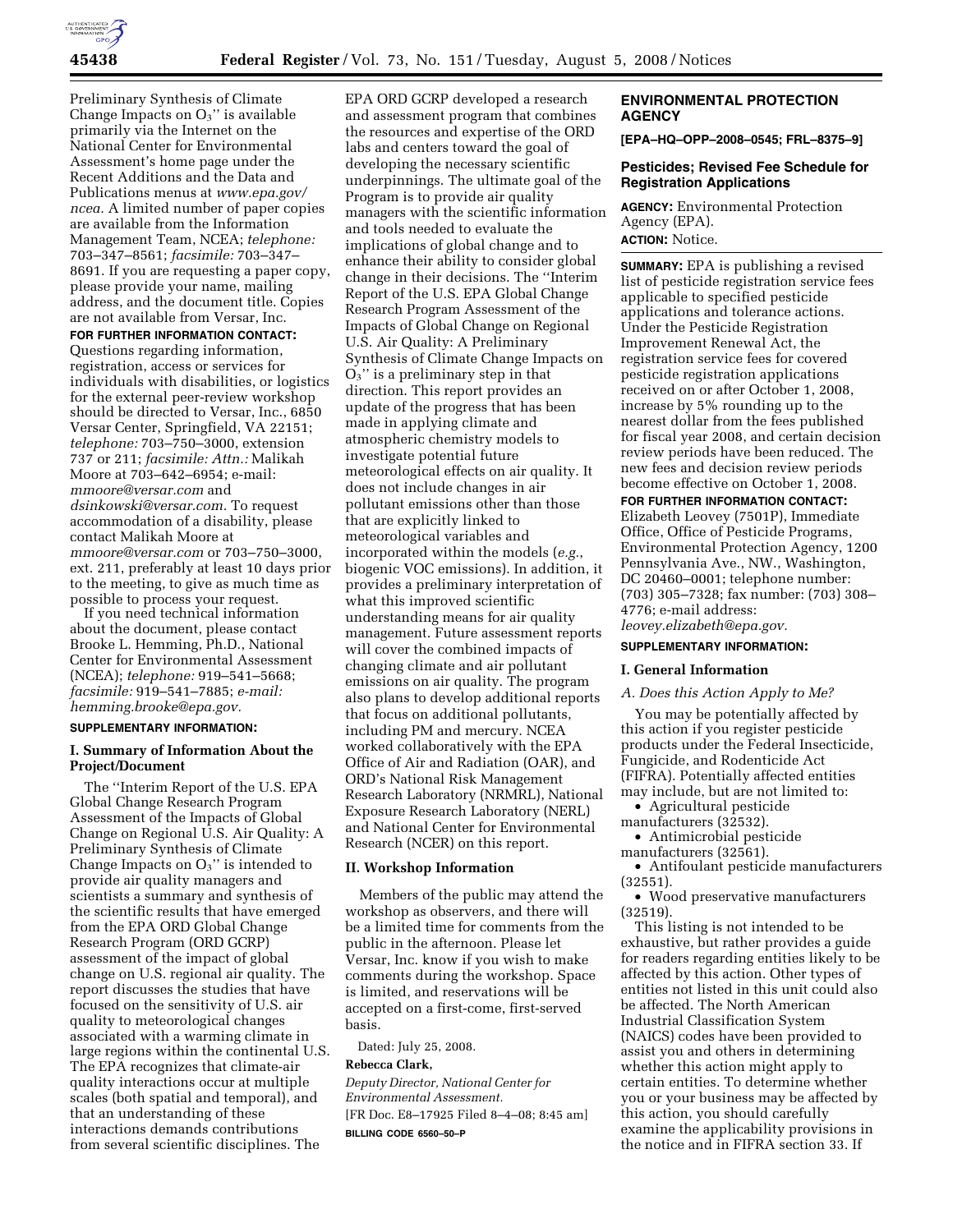you have any questions regarding the applicability of this action to a particular entity, consult the person listed under **FOR FURTHER INFORMATION CONTACT**.

# *B. How Can I Get Copies of this Document and Other Related Information?*

1. *Docket*. EPA has established a docket for this action under docket identification (ID) number EPA–HQ– OPP–2008–[0545]. Publicly available docket materials are available either in the electronic docket at *http:// www.regulations.gov*, or, if only available in hard copy, at the Office of Pesticide Programs (OPP) Regulatory Public Docket in Rm. S–4400, One Potomac Yard (South Bldg.), 2777 S. Crystal Dr., Arlington, VA. The hours of operation of this Docket Facility are from 8:30 a.m. to 4 p.m., Monday through Friday, excluding legal holidays. The Docket Facility telephone number is (703) 305–5805.

2. *Electronic access*. You may access this **Federal Register** document electronically through the EPA Internet under the ''**Federal Register**'' listings at *http://www.epa.gov/fedrgstr*.

#### **II. Background**

#### *A. What Action is the Agency Taking?*

The Pesticide Registration Improvement Act of 2003 established a new section 33 of FIFRA creating a registration service fee system for certain types of pesticide applications, establishment of tolerances, and certain other regulatory decisions under FIFRA and the Federal Food, Drug, and Cosmetic Act (FFDCA). Section 33 also created a schedule of decision review times for applications covered by the service fee system. The Agency began administering the registration service fee system for covered applications received on or after March 23, 2004.

On October 9, 2007, the Pesticide Registration Improvement Renewal Act was signed by the President, revising, among other things, FIFRA section 33. The new law reauthorized the service fee system through 2012 and established fees and review times for applications received during fiscal years 2008 through 2012. As required by section 33(b)(6)(A) of FIFRA, the registration service fees for covered pesticide registration applications received on or after October 1, 2008, increase by five percent rounding up to the nearest dollar from the fees published in the October 30, 2007, **Federal Register**  Notice (72 FR 61466). In addition, this notice provides shorter decision review

periods for certain application categories.

*B. What is the Agency's Authority for Taking this Action?* 

The publication of this fee schedule is required by section 33(b)(6)(C) of FIFRA as amended.

## **III. Elements of the Fee Schedule**

This unit explains how EPA has organized the fee schedule identified in the statute and how to read the fee schedule tables, and includes a key to terminology published with the table in the Congressional Review. EPA's organization and presentation of the fee schedule information does not affect the categories of registration service fees or the structure or procedures for submitting applications or petitions for tolerance.

# *A. The Congressional Record Fee Schedule*

The fee schedule published in the Congressional Record of July 21, 2007 identifies the registration service fees and decision times and is organized according to the organizational units of the Office of Pesticide Programs (OPP) within EPA. Thereafter, the categories within the organizational unit sections of the table are further categorized according to the type of application being submitted, the use patterns involved, or, in some cases, upon the type of pesticide that is the subject of the application. The fee categories differ by Division. Not all application types are covered by, or subject to, the fee system.

## *B. Fee Schedule and Decision Review Times*

In today's notice, EPA has retained the format of previous schedule notices and included the corrections to the schedule published in the September 24, 2007 issue of the Congressional Record. The schedules are presented as 11 tables, organized by OPP Division and by type of application or pesticide subject to the fee. These tables only list the decision time review periods for fiscal years 2009 and 2010 as these are the only applicable review periods for applications received on or after October 1, 2008. Unit IV. presents fee tables for the Registration Division (RD) (5 tables), the Antimicrobials Division (AD) (3 tables), and the Biopesticides and Pollution Prevention Division (BPPD) (3 tables).

#### *C. How to Read the Tables*

1. *Each table consists of the following columns*:

• The column entitled ''EPA No.'' assigns an EPA identifier to each fee category. There are 140 categories spread across the 3 Divisions. There are 58 RD categories, 27 AD categories, and 55 BPPD categories. For tracking purposes, OPP has assigned a 3-digit identifier to each category, beginning with RD categories, followed by AD and BPPD categories. The categories are prefaced with a letter designation indicating which Division of OPP is responsible for applications in that category (R= Registration Division, A=Antimicrobials Division, B=Biopesticides and Pollution Prevention Division).

• The column entitled ''CR No.'' cross-references the current Congressional Record category number for convenience. However, EPA will be using the categories as numbered in the ''EPA No.'' column in its tracking systems.

• The column entitled ''Action'' describes the categories of action. In establishing the expanded fee schedule categories, Congress eliminated some of the more confusing terminology of the original categories. For example, instead of the term ''fast-track,'' the schedule in the Congressional Record uses the regulatory phrase ''identical or substantially similar in composition and use to a registered product.''

• The column entitled ''Decision Time'' lists the decision times in months for each type of action for Fiscal Years 2009 and 2010. The 2010 decision times apply to 2011 and 2012. The decision review periods in the tables are based upon EPA fiscal years (FY), which run from October 1 through September 30.

• The column entitled ''FY 09/FY 10 Registration Service Fee (\$)'' lists the registration service fee for the action for fiscal year 2009 (October 1, 2008 through September 30, 2009) and fiscal year 2010 (October 1, 2009 through September 30, 2010).

2. *The following acronyms are used in some of the tables*:

• DART–Dose Adequacy Response Team

- DNT–Developmental Neurotoxicity
- HSRB–Human Studies Review Board

• GW/SW–Ground Water/Surface Water

- PHI–Pre-Harvest Interval
- PPE–Personal Protective Equipment
- REI–Restricted Entry Interval

• SAP–FIFRA Scientific Advisory Panel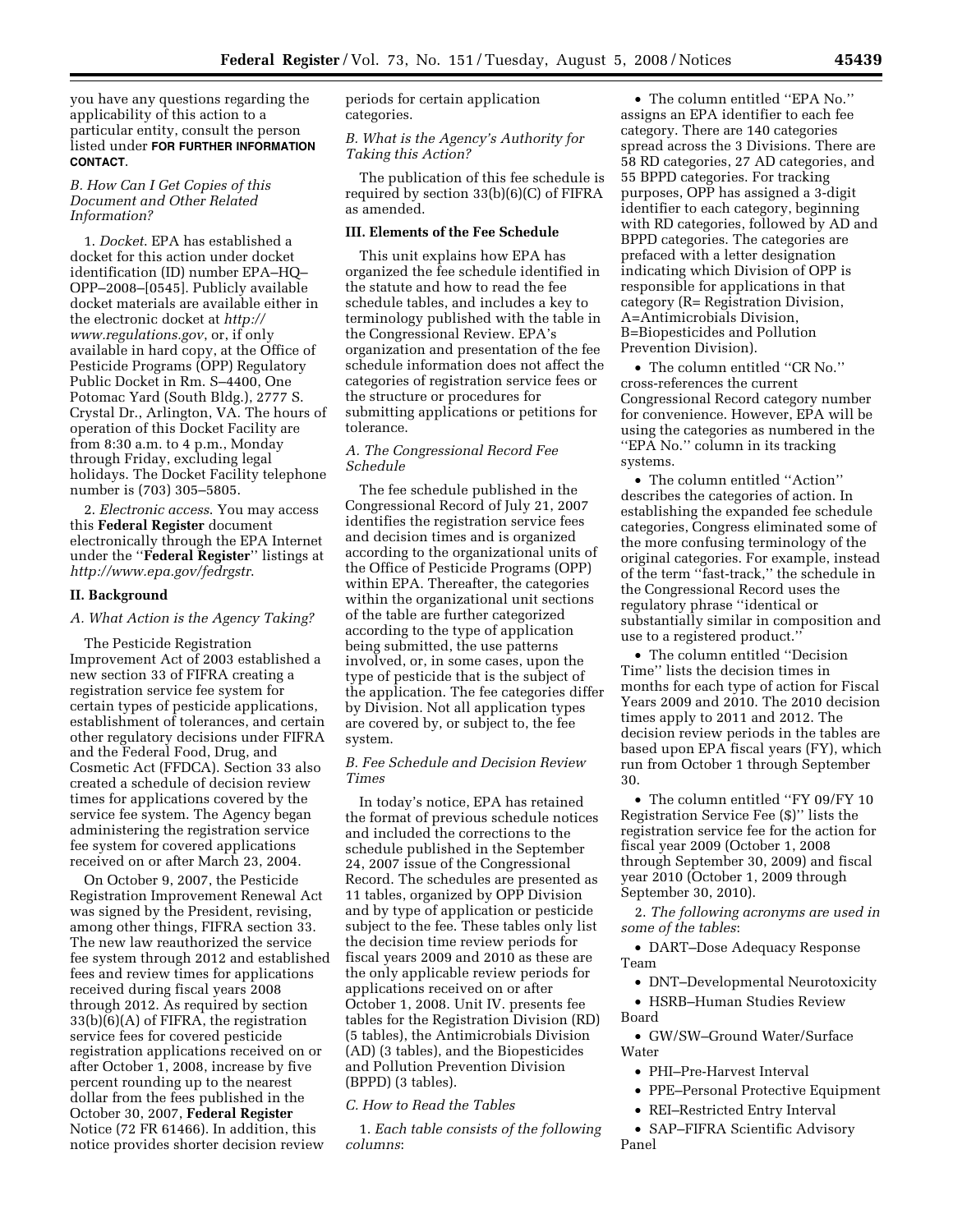# **IV. PRIRA Fee Schedule Tables— Effective October 1, 2008**

# *A. Registration Division (RD)*

The Registration Division of OPP is responsible for the processing of pesticide applications and associated

tolerance petitions for pesticides that are termed ''conventional chemicals,'' excluding pesticides intended for antimicrobial uses. The term "conventional chemical" is a term of art that is intended to distinguish synthetic chemicals from those that are of

naturally occurring or non-synthetic origin, synthetic chemicals that are identical to naturally-occurring chemicals and microbial pesticides. Tables 1 through 5 of Unit IV.A. cover RD actions.

| TABLE 1.-REGISTRATION DIVISION-NEW ACTIVE INGREDIENTS |  |  |
|-------------------------------------------------------|--|--|
|-------------------------------------------------------|--|--|

| EPA No.          | CR No. | Action                                                                                                                                                                                                                    | Decision time (months) |       | FY 09/FY 10<br>Registration |
|------------------|--------|---------------------------------------------------------------------------------------------------------------------------------------------------------------------------------------------------------------------------|------------------------|-------|-----------------------------|
|                  |        |                                                                                                                                                                                                                           | FY 09                  | FY 10 | Service Fee (\$)            |
| R010             | 1      | Food use <sup>1</sup>                                                                                                                                                                                                     | 24                     | 24    | 542,115                     |
| R020             | 2      | Food use; reduced risk <sup>1</sup>                                                                                                                                                                                       | 18                     | 18    | 542,115                     |
| R030             | 3      | Food use; Experimental Use Permit application<br>submitted simultaneously with application for<br>registration; decision time for Experimental<br>Use Permit and temporary tolerance same as<br>#R0401                    | 24                     | 24    | 599,235                     |
| R040             | 4      | Food use; Experimental Use Permit application;<br>establish temporary tolerance; submitted be-<br>application for registration;<br>credit<br>fore<br>\$326,025 toward new active ingredient appli-<br>cation that follows | 18                     | 18    | 399,525                     |
| R050             | 5      | Food use; application submitted after Experi-<br>mental Use Permit application; decision time<br>begins after Experimental Use Permit and tem-<br>porary tolerance are granted <sup>1</sup>                               | 14                     | 14    | 199,815                     |
| R060             | 6      | Non-food use; outdoor <sup>1</sup>                                                                                                                                                                                        | 21                     | 21    | 376,635                     |
| R070             | 7      | Non-food use; outdoor; reduced risk <sup>1</sup>                                                                                                                                                                          | 16                     | 16    | 376,635                     |
| R080             | 8      | Non-food use; outdoor; Experimental Use Permit<br>application submitted simultaneously with ap-<br>plication for registration; decision time for Ex-<br>perimental Use Permit same as #R0901                              | 21                     | 21    | 416,640                     |
| R090             | 9      | Non-food use; outdoor; Experimental Use Permit<br>application submitted before application for<br>registration; credit \$228,225 toward new active<br>ingredient application that follows                                 | 16                     | 16    | 279,615                     |
| R <sub>100</sub> | 10     | Non-food use; outdoor; submitted after Experi-<br>mental Use Permit application; decision time<br>begins after Experimental Use Permit is grant-<br>ed <sup>1</sup>                                                       | 12                     | 12    | 137,025                     |
| R <sub>110</sub> | 11     | Non-food use; indoor <sup>1</sup>                                                                                                                                                                                         | 20                     | 20    | 209,475                     |
| R <sub>120</sub> | 12     | Non-food use; indoor; reduced risk <sup>1</sup>                                                                                                                                                                           | 14                     | 14    | 209,475                     |
| R <sub>121</sub> | 13     | Non-food use; indoor; Experimental Use Permit<br>application submitted before application for<br>registration; credit \$100,000 toward new active<br>ingredient application that follows                                  | 18                     | 18    | 157,500                     |
| R <sub>122</sub> | 14     | Enriched isomer(s) of registered mixed-isomer<br>active ingredient <sup>1</sup>                                                                                                                                           | 18                     | 18    | 273,945                     |
| R <sub>123</sub> | 15     | Seed treatment only; includes non-food and food<br>uses; limited uptake into Raw Agricultural<br>Commodities <sup>1</sup>                                                                                                 | 18                     | 18    | 407,610                     |
| R124             | 16     | Conditional Ruling on Preapplication Study Waiv-<br>ers; applicant-initiated                                                                                                                                              | 6                      | 6     | 2,184                       |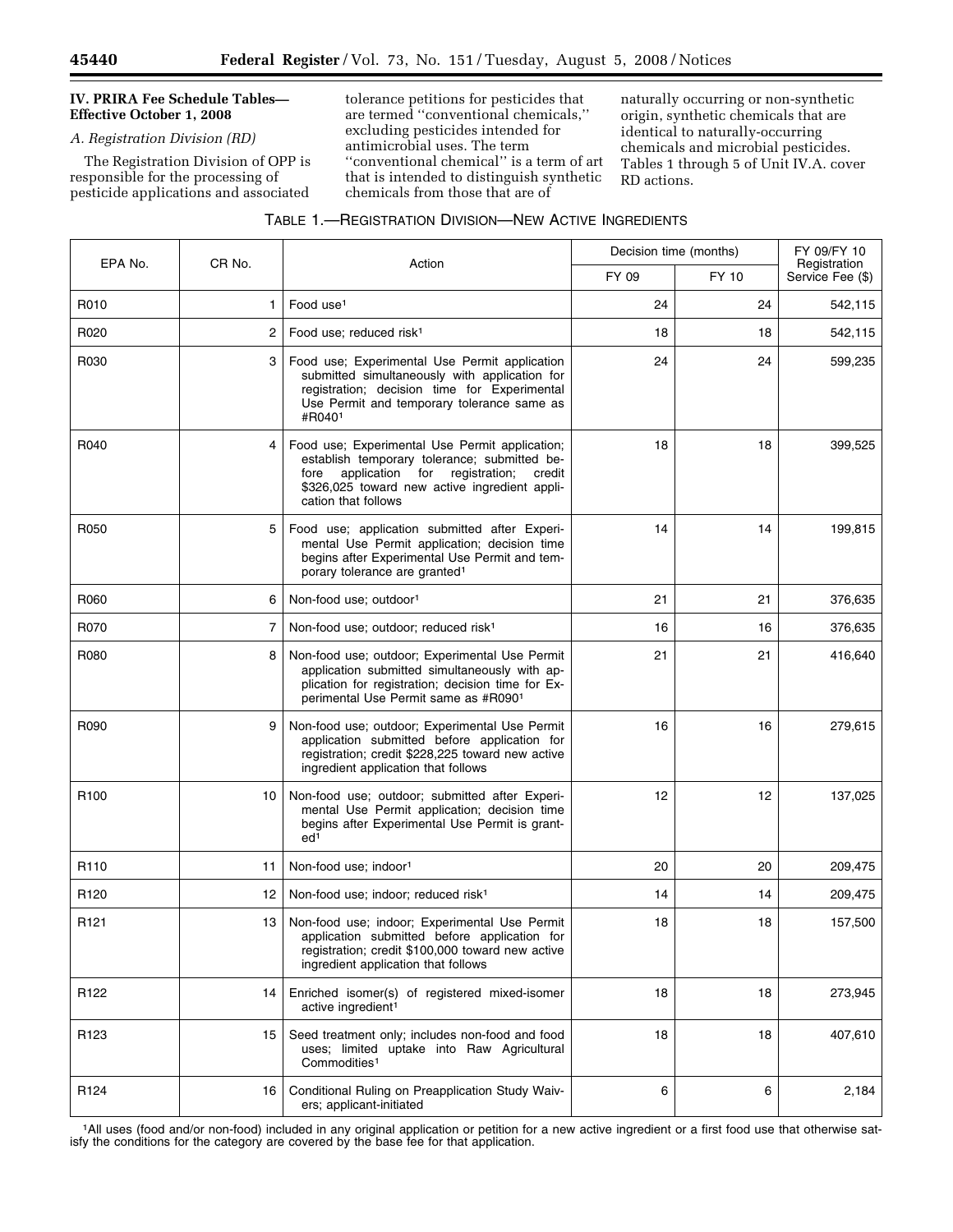۰

| <b>TABLE 2.- REGISTRATION DIVISION-NEW USES</b> |  |  |
|-------------------------------------------------|--|--|
|-------------------------------------------------|--|--|

| EPA No.          | CR No. |                                                                                                                                                                                                                                                                       | Decision time (months) |       | FY 09/FY 10                      |
|------------------|--------|-----------------------------------------------------------------------------------------------------------------------------------------------------------------------------------------------------------------------------------------------------------------------|------------------------|-------|----------------------------------|
|                  |        | Action                                                                                                                                                                                                                                                                | FY 09                  | FY 10 | Registration<br>Service Fee (\$) |
| R <sub>130</sub> | 17     | First food use; indoor; food/food handling <sup>1</sup>                                                                                                                                                                                                               | 21                     | 21    | 165,375                          |
| R140             | 18     | Additional food use; indoor; food/food handling                                                                                                                                                                                                                       | 15                     | 15    | 38,588                           |
| R <sub>150</sub> | 19     | First food use <sup>1</sup>                                                                                                                                                                                                                                           | 21                     | 21    | 228,270                          |
| R <sub>160</sub> | 20     | First food use; reduced risk <sup>1</sup>                                                                                                                                                                                                                             | 16                     | 16    | 228,270                          |
| R <sub>170</sub> | 21     | Additional food use                                                                                                                                                                                                                                                   | 15                     | 15    | 57,120                           |
| R <sub>180</sub> | 22     | Additional food use; reduced risk                                                                                                                                                                                                                                     | 10                     | 10    | 57,120                           |
| R <sub>190</sub> | 23     | Additional food uses; 6 or more submitted in one<br>application                                                                                                                                                                                                       | 15                     | 15    | 342,720                          |
| R <sub>200</sub> | 24     | Additional food uses; 6 or more submitted in one<br>application; reduced risk                                                                                                                                                                                         | 10                     | 10    | 342,720                          |
| R <sub>210</sub> | 25     | Additional food use; Experimental Use Permit<br>application; establish temporary tolerance; no<br>credit toward new use registration                                                                                                                                  | 12                     | 12    | 42,315                           |
| R <sub>220</sub> | 26     | Additional food use; Experimental Use Permit<br>application; crop destruct basis; no credit to-<br>ward new use registration                                                                                                                                          | 6                      | 6     | 17,136                           |
| R <sub>230</sub> | 27     | Additional use; non-food; outdoor                                                                                                                                                                                                                                     | 15                     | 15    | 22,827                           |
| R <sub>240</sub> | 28     | Additional use; non-food; outdoor; reduced risk                                                                                                                                                                                                                       | 10                     | 10    | 22,827                           |
| R <sub>250</sub> | 29     | Additional use; non-food; outdoor; Experimental<br>Use Permit application; no credit toward new<br>use registration                                                                                                                                                   | 6                      | 6     | 17,136                           |
| R <sub>260</sub> | 30     | New use; non-food; indoor                                                                                                                                                                                                                                             | 12                     | 12    | 11,025                           |
| R270             | 31     | New use; non-food; indoor; reduced risk                                                                                                                                                                                                                               | 9                      | 9     | 11,025                           |
| R <sub>271</sub> | 32     | New use; non-food; indoor; Experimental Use<br>Permit application; no credit toward new use<br>registration                                                                                                                                                           | 6                      | 6     | 8,400                            |
| R272             | 33     | Review of Study Protocol; applicant-initiated; ex-<br>cludes DART, pre-registration conferences,<br>Rapid Response review, DNT protocol review,<br>protocols needing HSRB review                                                                                      | 3                      | 3     | 2,184                            |
| R273             | 34     | Additional use; seed treatment; limited uptake<br>into Raw Agricultural Commodities; includes<br>crops with established tolerances (e.g., for soil<br>or foliar application); includes food or non-food<br>uses                                                       | 12                     | 12    | 43,575                           |
| R274             | 35     | Additional uses; seed treatment only; 6 or more<br>submitted in one application; limited uptake<br>into Raw Agricultural Commodities; includes<br>crops with established tolerances (e.g., for soil<br>or foliar application); includes food and/or non-<br>food uses | 12                     | 12    | 261,450                          |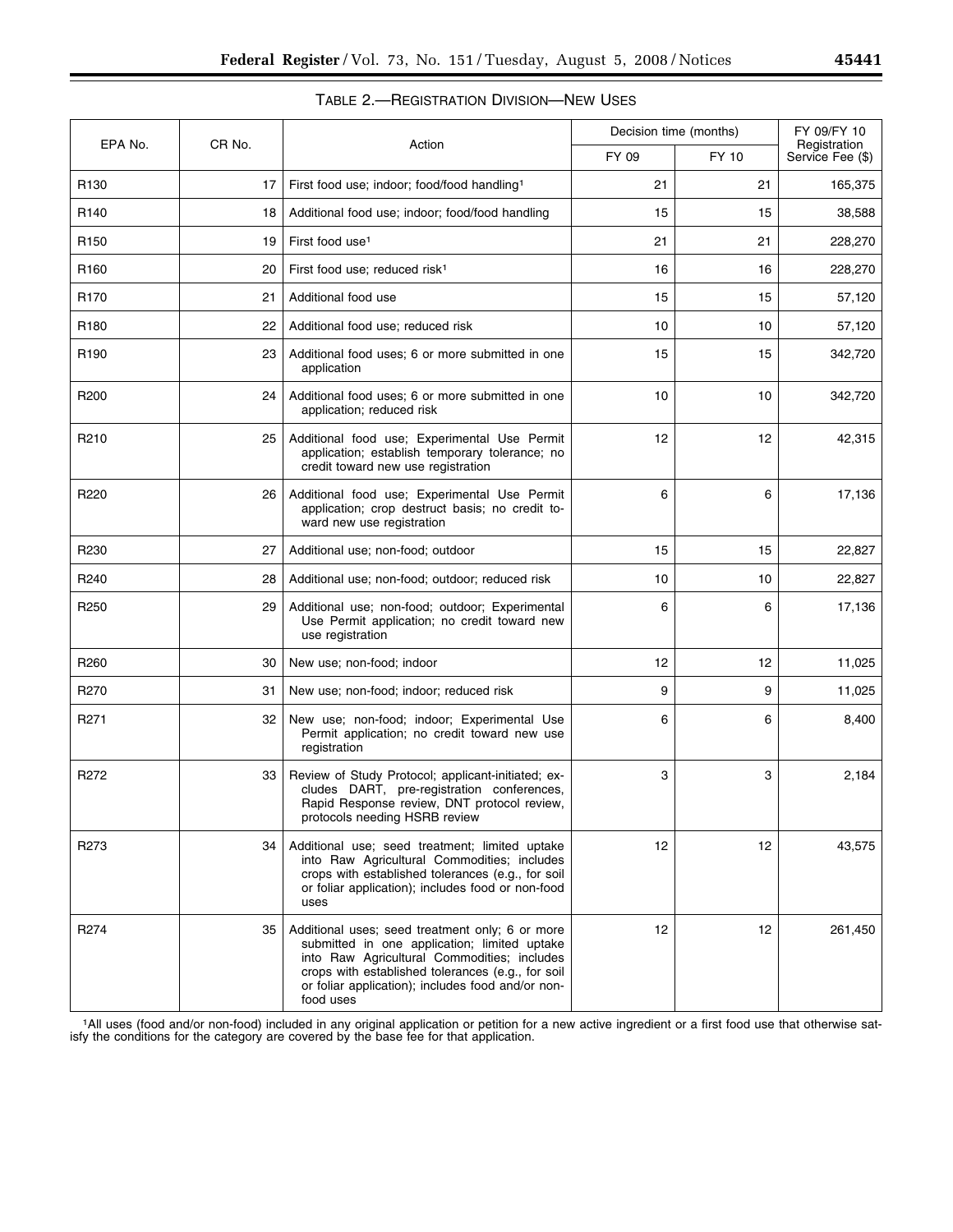п

| EPA No.          | CR <sub>No.</sub> |                                                                                                                                                                                        | Decision time (months) |       | FY 09/FY 10                      |
|------------------|-------------------|----------------------------------------------------------------------------------------------------------------------------------------------------------------------------------------|------------------------|-------|----------------------------------|
|                  |                   | Action                                                                                                                                                                                 | FY 09                  | FY 10 | Registration<br>Service Fee (\$) |
| R280             | 36                | Establish import tolerance; new active ingredient<br>or first food use <sup>1</sup>                                                                                                    | 21                     | 21    | 275,625                          |
| R290             | 37                | Establish import tolerance; additional food use                                                                                                                                        | 15                     | 15    | 55,125                           |
| R <sub>291</sub> | 38                | Establish import tolerances; additional food uses;<br>6 or more crops submitted in one petition                                                                                        | 15                     | 15    | 330,750                          |
| R292             | 39                | Amend an established tolerance (e.g., decrease<br>or increase); domestic or import; applicant-initi-<br>ated                                                                           | 10                     | 10    | 39,165                           |
| R <sub>293</sub> | 40                | Establish tolerance(s) for inadvertent residues in<br>one crop; applicant-initiated                                                                                                    | 12                     | 12    | 46,200                           |
| R <sub>294</sub> | 41                | Establish tolerances for inadvertent residues; 6<br>or more crops submitted in one application;<br>applicant-initiated                                                                 | 12                     | 12    | 277,200                          |
| R295             | 42                | Establish tolerance(s) for residues in one rota-<br>tional crop in response to a specific rotational<br>crop application; applicant-initiated                                          | 15                     | 15    | 57,120                           |
| R296             | 43                | Establish tolerances for residues in rotational<br>crops in response to a specific rotational crop<br>petition; 6 or more crops submitted in one ap-<br>plication; applicant-initiated | 15                     | 15    | 342.720                          |

# TABLE 3.—REGISTRATION DIVISION—IMPORT AND OTHER TOLERANCES

| <b>TABLE 4.- REGISTRATION DIVISION-NEW PRODUCTS</b> |  |  |
|-----------------------------------------------------|--|--|
|-----------------------------------------------------|--|--|

| EPA No. | CR No. | Action                                                                                                                                                                                                                                                                                                                                                                                                                                                                                     |       | Decision time (months) |                                  |
|---------|--------|--------------------------------------------------------------------------------------------------------------------------------------------------------------------------------------------------------------------------------------------------------------------------------------------------------------------------------------------------------------------------------------------------------------------------------------------------------------------------------------------|-------|------------------------|----------------------------------|
|         |        |                                                                                                                                                                                                                                                                                                                                                                                                                                                                                            | FY 09 | FY 10                  | Registration<br>Service Fee (\$) |
| R300    | 44     | New product; identical or substantially similar in<br>composition and use to a registered product;<br>no data review or only product chemistry data;<br>cite-all data citation, or selective data citation<br>where applicant owns all required data, or ap-<br>plicant submits specific authorization letter<br>from data owner. Category also includes 100%<br>re-package of registered end-use or manufac-<br>turing-use product that requires no data sub-<br>mission nor data matrix. | 3     | 3                      | 1,365                            |
| R301    | 45     | New product; identical or substantially similar in<br>composition and use to a registered product;<br>registered source of active ingredient; selective<br>data citation only for data on product chemistry<br>and/or acute toxicity and/or public health pest<br>efficacy, where applicant does not own all re-<br>quired data and does not have a specific au-<br>thorization letter from data owner.                                                                                    | 4     | 4                      | 1,638                            |
| R310    | 46     | New end-use or manufacturing-use product; re-<br>quires review of data package within RD; in-<br>cludes reviews and/or waivers of data for only:<br>• Product chemistry and/or<br>• Acute toxicity and/or<br>• Public health pest efficacy                                                                                                                                                                                                                                                 | 6     | 6                      | 4.578                            |
| R311    | 49     | New product; requires approval of new food-use<br>inert; applicant-initiated; excludes approval of<br>safeners                                                                                                                                                                                                                                                                                                                                                                             | 12    | 12                     | 16,317                           |
| R312    | 50     | New product; requires approval of new non-food-<br>use inert; applicant-initiated                                                                                                                                                                                                                                                                                                                                                                                                          | 6     | 6                      | 8,715                            |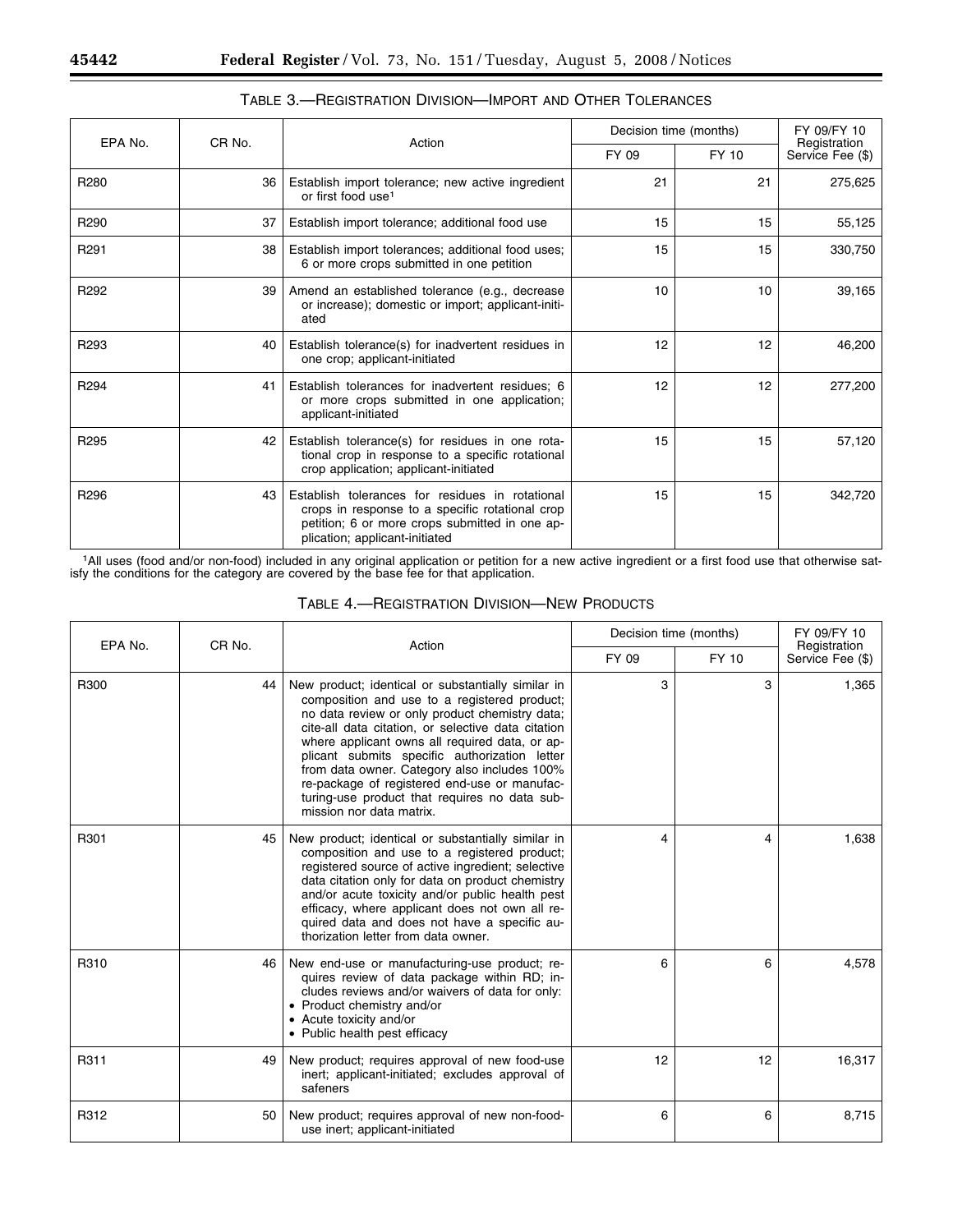| EPA No. | CR No.          | Action                                                                                                                                                                                      | Decision time (months) |       | FY 09/FY 10                      |
|---------|-----------------|---------------------------------------------------------------------------------------------------------------------------------------------------------------------------------------------|------------------------|-------|----------------------------------|
|         |                 |                                                                                                                                                                                             | FY 09                  | FY 10 | Registration<br>Service Fee (\$) |
| R313    | 51              | New product; requires amendment to existing<br>inert tolerance exemption (e.g., adding post-<br>harvest use); applicant-initiated                                                           | 10                     | 10    | 11,991                           |
| R320    | 47              | New product; new physical form; requires data<br>review in science divisions                                                                                                                | 12                     | 12    | 11,424                           |
| R330    | 48              | New manufacturing-use product; registered ac-<br>tive ingredient; selective data citation                                                                                                   | 12                     | 12    | 17,136                           |
| R331    | 52 <sup>2</sup> | New product; repack of identical registered end-<br>use product as a manufacturing-use product;<br>same registered uses only                                                                | 3                      | 3     | 2,184                            |
| R332    | 53              | New manufacturing-use product; registered ac-<br>tive ingredient; unregistered source of active<br>ingredient; submission of completely new ge-<br>neric data package; registered uses only | 24                     | 24    | 244,650                          |

# TABLE 4.—REGISTRATION DIVISION—NEW PRODUCTS—Continued

# TABLE 5.—REGISTRATION DIVISION—AMENDMENTS TO REGISTRATION

| EPA No. | CR No. | Action                                                                                                                                                                                                                        | Decision time (months) |       | FY 09/FY 10<br>Registration |
|---------|--------|-------------------------------------------------------------------------------------------------------------------------------------------------------------------------------------------------------------------------------|------------------------|-------|-----------------------------|
|         |        |                                                                                                                                                                                                                               | FY 09                  | FY 10 | Service Fee (\$)            |
| R340    | 54     | Amendment requiring data review within RD<br>(e.g., changes to precautionary label state-<br>ments, or source changes to an unregistered<br>source of active ingredient) <sup>1</sup>                                         |                        | 4     | 3,444                       |
| R350    | 55     | Amendment requiring data review in science divi-<br>sions (e.g., changes to REI, or PPE, or PHI, or<br>use rate, or number of applications; or add<br>aerial application; or modify GW/SW advisory<br>statement) <sup>1</sup> | 8                      | 8     | 11,424                      |
| R370    | 56     | Cancer reassessment; applicant-initiated                                                                                                                                                                                      | 18                     | 18    | 171,255                     |
| R371    | 57     | Amendment to Experimental Use Permit; re-<br>quires data review/risk assessment                                                                                                                                               | 6                      | 6     | 8,715                       |
| R372    | 58     | Refined ecological and/or endangered species<br>assessment; applicant-initiated                                                                                                                                               | 18                     | 12    | 163,065                     |

1EPA-initiated amendments shall not be charged fees. Fast-track amendments handled by the Antimicrobials Division are to be completed within the FIFRA stated timelines listed in section 3(h) and are not subject to PRIA fees. Label amendments submitted by notification under PR Notices, such as PR Notice 95–2 and PR Notice 98–10, continue under PR Notice timelines and are not subject to PRIA fees.

# *B. Antimicrobials Division (AD)*

The Antimicrobials Division of OPP is responsible for the processing of pesticide applications and associated tolerances for conventional chemicals

intended for antimicrobial uses, that is, uses that are defined under FIFRA section 2(mm)(1)(A), including products for use against bacteria, protozoa, nonagricultural fungi, and viruses. AD is also responsible for a selected set of

conventional chemicals intended for other uses, including most wood preservatives and antifoulants. Tables 6 through 8 of Unit IV.B. cover AD actions.

| TABLE 6.—ANTIMICROBIALS DIVISION—NEW ACTIVE INGREDIENTS |  |  |  |
|---------------------------------------------------------|--|--|--|
|---------------------------------------------------------|--|--|--|

| CR No.<br>EPA No. |    | Action                                                          | Decision time (months) | FY 09/FY 10<br>Registration<br>Service Fee (\$) |         |
|-------------------|----|-----------------------------------------------------------------|------------------------|-------------------------------------------------|---------|
|                   |    | FY 09                                                           | FY 10                  |                                                 |         |
| A380              | 59 | Food use; establish tolerance exemption <sup>1</sup>            | 24                     | 24                                              | 99,225  |
| A390              | 60 | Food use; establish tolerance <sup>1</sup>                      | 24                     | 24                                              | 165,375 |
| A400              | 61 | Non-food use; outdoor; FIFRA section 2(mm)<br>uses <sup>1</sup> | 18                     | 18                                              | 82,688  |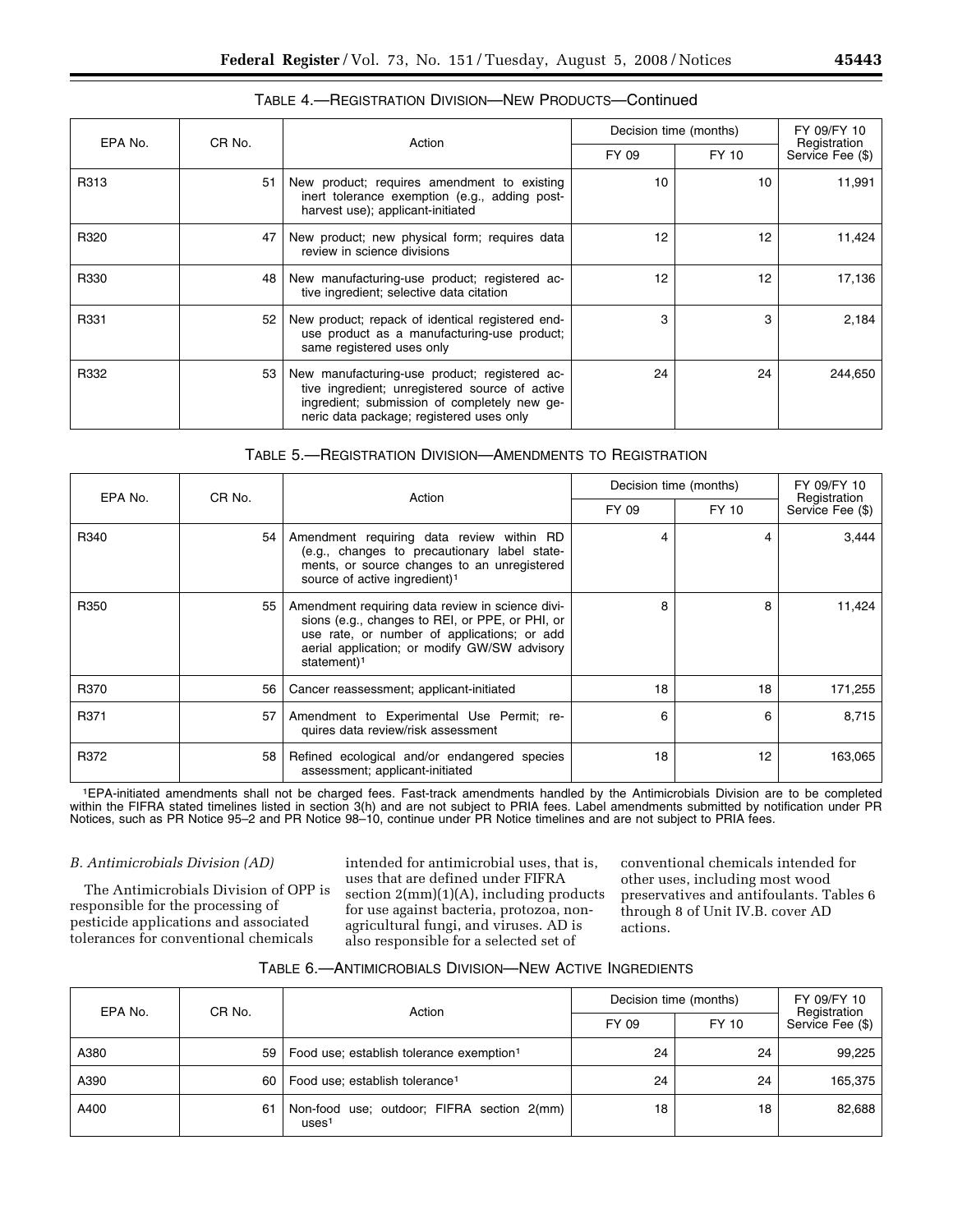$\sqrt{ }$ 

T

| EPA No. | CR No. |                                                                                                                                                                                                               | Decision time (months) |       | FY 09/FY 10<br>Registration |
|---------|--------|---------------------------------------------------------------------------------------------------------------------------------------------------------------------------------------------------------------|------------------------|-------|-----------------------------|
|         | Action |                                                                                                                                                                                                               | FY 09                  | FY 10 | Service Fee (\$)            |
| A410    | 62     | Non-food use; outdoor; uses other than FIFRA<br>section $2$ (mm) <sup>1</sup>                                                                                                                                 | 21                     | 21    | 165,375                     |
| A420    | 63     | use; indoor; FIFRA section 2(mm)<br>Non-food<br>uses <sup>1</sup>                                                                                                                                             | 18                     | 18    | 55,125                      |
| A430    | 64     | Non-food use; indoor; uses other than FIFRA<br>section $2$ (mm) <sup>1</sup>                                                                                                                                  | 20                     | 20    | 82,688                      |
| A431    | 65     | Non-food use; indoor; low-risk and low-toxicity<br>food-grade active ingredient(s); efficacy testing<br>for public health claims required under GLP<br>and following DIS/TSS or AD-approved study<br>protocol | 12                     | 12    | 57,750                      |

# TABLE 6.—ANTIMICROBIALS DIVISION—NEW ACTIVE INGREDIENTS—Continued

1All uses (food and/or non-food) included in any original application or petition for a new active ingredient or a first food use that otherwise satisfy the conditions for the category are covered by the base fee for that application.

| EPA No. | CR No. | Action                                                                                                                                                              | Decision time (months) |       | FY 09/FY 10<br>Registration |  |
|---------|--------|---------------------------------------------------------------------------------------------------------------------------------------------------------------------|------------------------|-------|-----------------------------|--|
|         |        |                                                                                                                                                                     | FY 09                  | FY 10 | Service Fee (\$)            |  |
| A440    | 66     | First food use; establish tolerance exemption <sup>1</sup>                                                                                                          | 21                     | 21    | 27,563                      |  |
| A450    | 67     | First food use; establish tolerance <sup>1</sup>                                                                                                                    | 21                     | 21    | 82,688                      |  |
| A460    | 68     | Additional food use; establish tolerance exemp-<br>tion                                                                                                             | 15                     | 15    | 11,025                      |  |
| A470    | 69     | Additional food use; establish tolerance                                                                                                                            | 15                     | 15    | 27,563                      |  |
| A480    | 70     | Additional use; non-food; outdoor; FIFRA section<br>$2$ (mm) uses                                                                                                   | 9                      | 9     | 16,538                      |  |
| A490    | 71     | Additional use; non-food; outdoor; uses other<br>than FIFRA section 2(mm)                                                                                           | 15                     | 15    | 27,563                      |  |
| A500    | 72     | Additional use; non-food; indoor; FIFRA section<br>$2$ (mm) uses                                                                                                    | 9                      | 9     | 11,025                      |  |
| A510    | 73     | Additional use; non-food; indoor; uses other than<br>FIFRA section 2(mm)                                                                                            | 12                     | 12    | 11,025                      |  |
| A520    | 74     | Experimental Use Permit application                                                                                                                                 | 9                      | 9     | 5,513                       |  |
| A521    | 75     | Review of public health efficacy study protocol<br>within AD; per AD Internal Guidance for the<br>Efficacy Protocol Review Process; applicant-<br>initiated; Tier 1 | 4                      | 3     | 2,100                       |  |
| A522    | 76     | Review of public health efficacy study protocol<br>outside AD by members of AD Efficacy Pro-<br>tocol Review Expert Panel; applicant-initiated;<br>Tier 2           | 15                     | 12    | 10,500                      |  |

# TABLE 7.—ANTIMICROBIALS DIVISION—NEW USES

Τ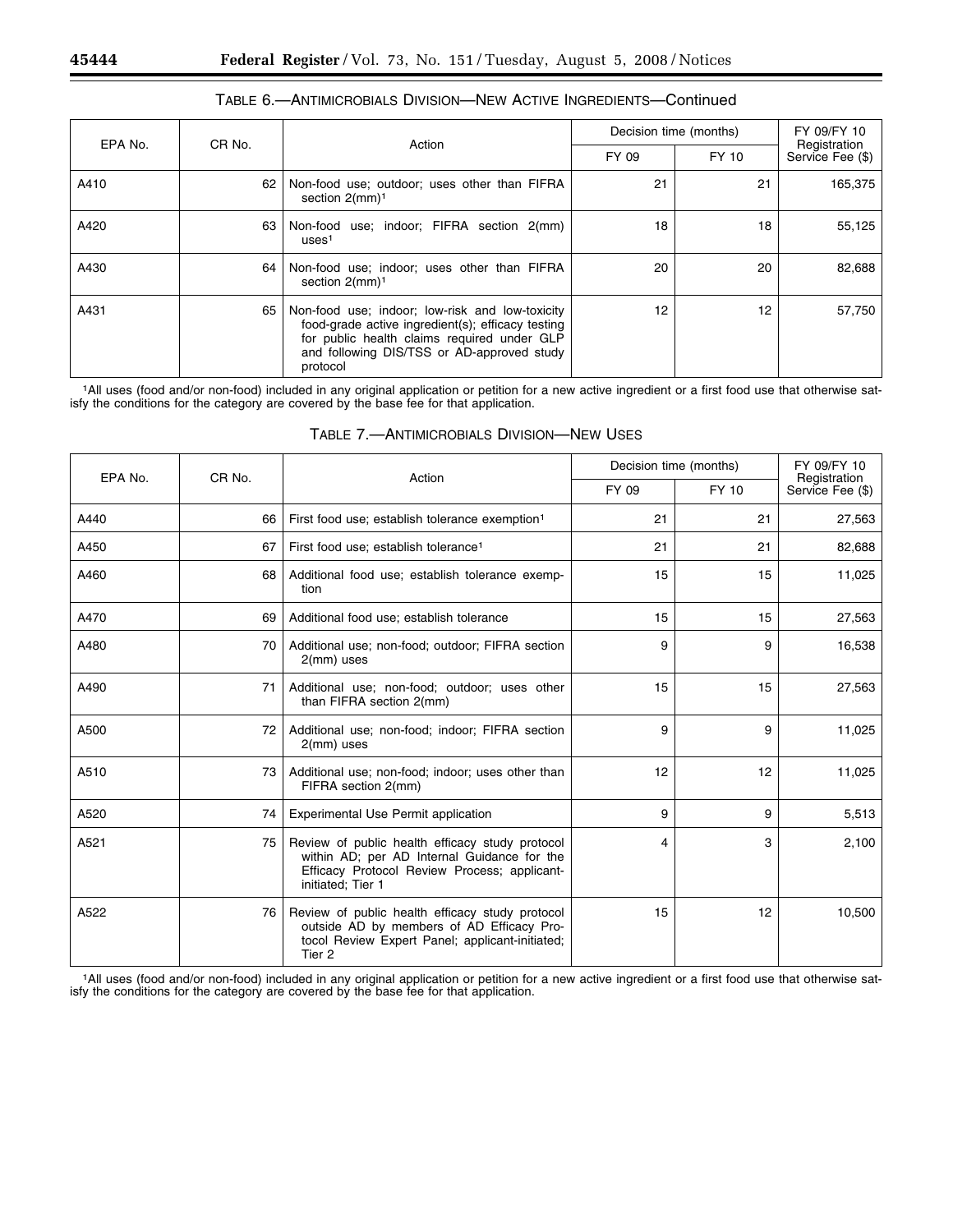| EPA No. | CR No. | Action                                                                                                                                                                                                                                                                                                                                                                                                                                                                                     | Decision time (months) |       | FY 09/FY 10                      |
|---------|--------|--------------------------------------------------------------------------------------------------------------------------------------------------------------------------------------------------------------------------------------------------------------------------------------------------------------------------------------------------------------------------------------------------------------------------------------------------------------------------------------------|------------------------|-------|----------------------------------|
|         |        |                                                                                                                                                                                                                                                                                                                                                                                                                                                                                            |                        | FY 10 | Registration<br>Service Fee (\$) |
| A530    | 77     | New product; identical or substantially similar in<br>composition and use to a registered product;<br>no data review or only product chemistry data;<br>cite-all data citation, or selective data citation<br>where applicant owns all required data, or ap-<br>plicant submits specific authorization letter<br>from data owner. Category also includes 100%<br>re-package of registered end-use or manufac-<br>turing-use product that requires no data sub-<br>mission nor data matrix. | 3                      | 3     | 1,103                            |
| A531    | 78     | New product; identical or substantially similar in<br>composition and use to a registered product;<br>registered source of active ingredient; selective<br>data citation only for data on product chemistry<br>and/or acute toxicity and/or public health pest<br>efficacy, where applicant does not own all re-<br>quired data and does not have a specific au-<br>thorization letter from data owner                                                                                     | 4                      | 4     | 1,575                            |
| A532    | 85     | New product; identical or substantially similar in<br>composition and use to a registered product;<br>registered active ingredient; unregistered<br>source of active ingredient; cite-all data citation<br>except for product chemistry; product chem-<br>istry data submitted                                                                                                                                                                                                             | 4                      | 4     | 4,410                            |
| A540    | 79     | New end-use product; FIFRA section 2(mm)<br>uses only                                                                                                                                                                                                                                                                                                                                                                                                                                      | 4                      | 4     | 4,410                            |
| A550    | 80     | New end-use product; uses other than FIFRA<br>section 2(mm); non-FQPA product                                                                                                                                                                                                                                                                                                                                                                                                              | 6                      | 6     | 4,410                            |
| A560    | 81     | New manufacturing-use product; registered ac-<br>tive ingredient; selective data citation                                                                                                                                                                                                                                                                                                                                                                                                  | 12                     | 12    | 16,538                           |
| A570    | 82     | Label amendment requiring data submission <sup>1</sup>                                                                                                                                                                                                                                                                                                                                                                                                                                     | 4                      | 4     | 3,308                            |
| A571    | 83     | Cancer reassessment; applicant-initiated                                                                                                                                                                                                                                                                                                                                                                                                                                                   | 18                     | 18    | 82,688                           |
| A572    | 84     | Refined ecological risk and/or endangered spe-<br>cies assessment; applicant-initiated                                                                                                                                                                                                                                                                                                                                                                                                     | 18                     | 12    | 78,750                           |

## TABLE 8.—ANTIMICROBIALS DIVISION—NEW PRODUCTS AND AMENDMENTS

1EPA-initiated amendments shall not be charged fees. Fast-track amendments handled by the Antimicrobials Division are to be completed within the FIFRA stated timelines listed in section 3(h) and are not subject to PRIA fees. Label amendments submitted by notification under PR Notices, such as PR Notice 95–2 and PR Notice 98–10, continue under PR Notice timelines and are not subject to PRIA fees.

# *C. Biopesticides and Pollution Prevention Division (BPPD)*

The Biopesticides and Pollution Prevention Division of OPP is responsible for the processing of pesticide applications for biochemical pesticides, microbial pesticides, and plant-incorporated protectants (PIPs).

The fee tables for BPPD tables are presented by type of pesticide rather than by type of action: Microbial and biochemical pesticides, straight chain lepidopteran pheromones (SCLPs), and PIPs. Within each table, the types of application are the same as those in other divisions and use the same terminology as in Unit III. Tables 9 through 11 of Unit IV.C. cover BPPD actions.

TABLE 9.—BIOPESTICIDES AND POLLUTION PREVENTION DIVISION—MICROBIAL AND BIOCHEMICAL PESTICIDES; NEW PRODUCTS AND AMENDMENTS

| EPA No.     | CR No. | Action                                                                           | Decision time (months) | FY 09/FY 10<br>Registration |                  |
|-------------|--------|----------------------------------------------------------------------------------|------------------------|-----------------------------|------------------|
|             |        |                                                                                  | FY 09                  | FY 10                       | Service Fee (\$) |
| <b>B580</b> | 86     | New active ingredient; food use; establish toler-<br>ance <sup>1</sup>           | 18                     | 18                          | 44.100           |
| <b>B590</b> | 87     | New active ingredient; food use; establish toler-<br>ance exemption <sup>1</sup> | 16                     | 16                          | 27.563           |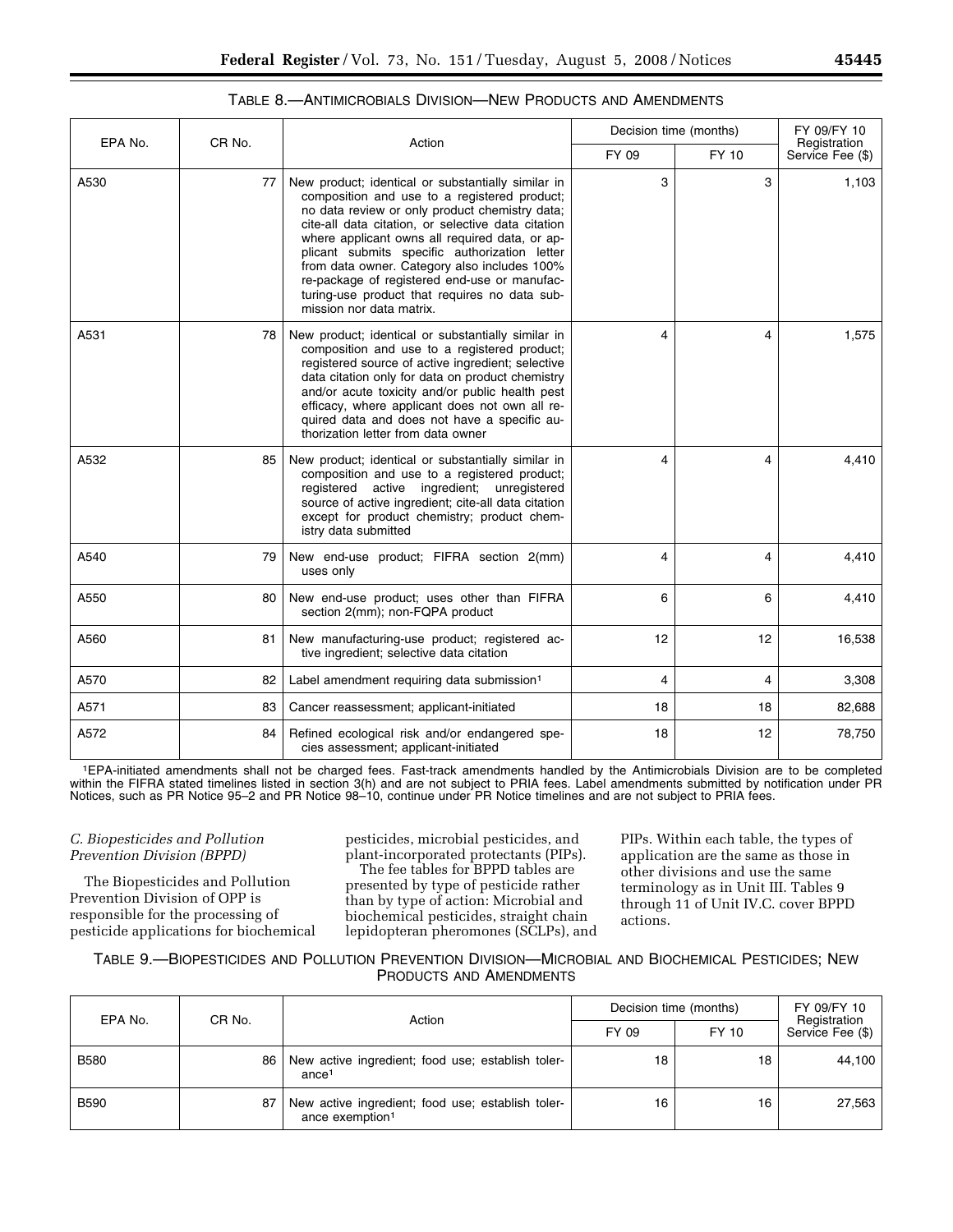e.

п

# TABLE 9.—BIOPESTICIDES AND POLLUTION PREVENTION DIVISION—MICROBIAL AND BIOCHEMICAL PESTICIDES; NEW PRODUCTS AND AMENDMENTS—Continued

| EPA No.     | CR No. | Action                                                                                                                                                                                                                                                                                                                                                                                                                                                                                     | Decision time (months) | FY 09/FY 10<br>Registration |                  |
|-------------|--------|--------------------------------------------------------------------------------------------------------------------------------------------------------------------------------------------------------------------------------------------------------------------------------------------------------------------------------------------------------------------------------------------------------------------------------------------------------------------------------------------|------------------------|-----------------------------|------------------|
|             |        |                                                                                                                                                                                                                                                                                                                                                                                                                                                                                            | FY 09                  | FY 10                       | Service Fee (\$) |
| <b>B600</b> | 88     | New active ingredient; non-food use <sup>1</sup>                                                                                                                                                                                                                                                                                                                                                                                                                                           | 12                     | 12                          | 16,538           |
| B610        | 89     | Food use: Experimental Use Permit application;<br>establish temporary tolerance exemption                                                                                                                                                                                                                                                                                                                                                                                                  | 9                      | 9                           | 11,025           |
| B620        | 90     | Non-food use; Experimental Use Permit applica-<br>tion                                                                                                                                                                                                                                                                                                                                                                                                                                     | 6                      | 6                           | 5,513            |
| B621        | 91     | Extend or amend Experimental Use Permit                                                                                                                                                                                                                                                                                                                                                                                                                                                    | 6                      | 6                           | 4,410            |
| B630        | 92     | First food use; establish tolerance exemption                                                                                                                                                                                                                                                                                                                                                                                                                                              | 12                     | 12                          | 11,025           |
| B631        | 93     | Amend established tolerance exemption                                                                                                                                                                                                                                                                                                                                                                                                                                                      | 9                      | 9                           | 11,025           |
| B640        | 94     | First food use; establish tolerance <sup>1</sup>                                                                                                                                                                                                                                                                                                                                                                                                                                           | 18                     | 18                          | 16,538           |
| B641        | 95     | Amend established tolerance (e.g., decrease or<br>increase)                                                                                                                                                                                                                                                                                                                                                                                                                                | 12                     | 12                          | 11,025           |
| <b>B650</b> | 96     | New use; non-food                                                                                                                                                                                                                                                                                                                                                                                                                                                                          | 6                      | 6                           | 5,513            |
| B660        | 97     | New product; identical or substantially similar in<br>composition and use to a registered product;<br>no data review or only product chemistry data;<br>cite-all data citation, or selective data citation<br>where applicant owns all required data, or ap-<br>plicant submits specific authorization letter<br>from data owner. Category also includes 100%<br>re-package of registered end-use or manufac-<br>turing-use product that requires no data sub-<br>mission nor data matrix. | 3                      | 3                           | 1,103            |
| B670        | 98     | New product; registered source of active ingre-<br>dient; all Tier I data for product chemistry, toxi-<br>cology, non-target organisms, and product per-<br>formance must be addressed with product-<br>specific data or with request for data waivers<br>supported by scientific rationales                                                                                                                                                                                               | 6                      | 6                           | 4,410            |
| B671        | 99     | New product; food use; unregistered source of<br>active ingredient; requires amendment of es-<br>tablished tolerance or tolerance exemption; all<br>Tier I data requirements for product chemistry,<br>toxicology, non-target organisms, and product<br>performance must be addressed with product-<br>specific data or with request for data waivers<br>supported by scientific rationales                                                                                                | 16                     | 16                          | 11,025           |
| B672        | 100    | New product; non-food use or food use having<br>established tolerance or tolerance exemption;<br>unregistered source of active ingredient; no<br>data compensation issues; all Tier I data re-<br>quirements for product chemistry, toxicology,<br>non-target organisms, and product perform-<br>ance must be addressed with product-specific<br>data or with request for data waivers sup-<br>ported by scientific rationales                                                             | 12                     | $12 \overline{ }$           | 7,875            |
| <b>B680</b> | 101    | Label amendment requiring data submission <sup>2</sup>                                                                                                                                                                                                                                                                                                                                                                                                                                     | 4                      | 4                           | 4,410            |
| B681        | 102    | Label amendment; unregistered source of active<br>ingredient; supporting data require scientific re-<br>view                                                                                                                                                                                                                                                                                                                                                                               | 6                      | 6                           | 5,250            |
| B682        | 103    | Protocol review; applicant-initiated; excludes time<br>for HSRB review (pre-application)                                                                                                                                                                                                                                                                                                                                                                                                   | 3                      | 3                           | 2,100            |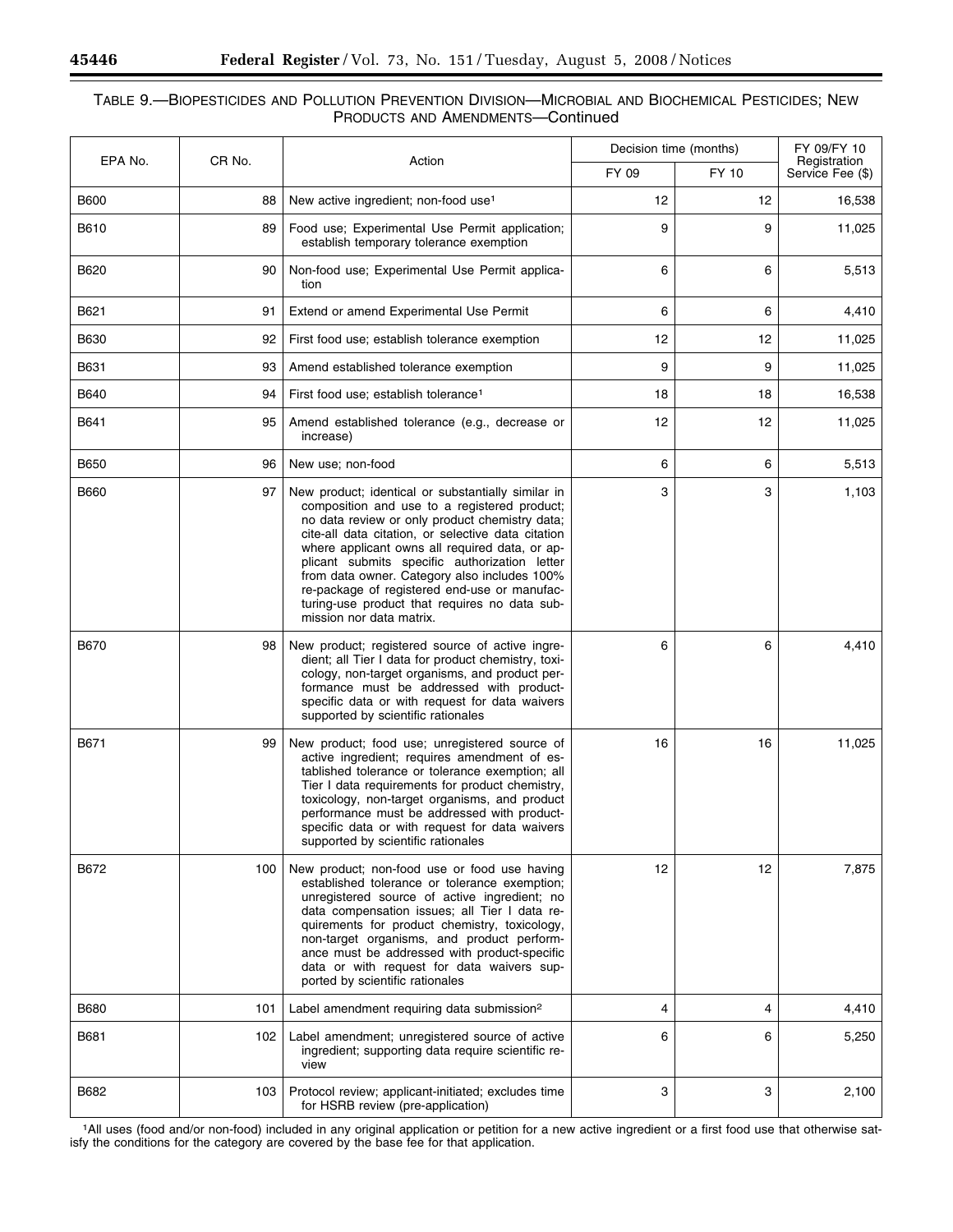2EPA-initiated amendments shall not be charged fees. Fast-track amendments handled by the Antimicrobials Division are to be completed within the FIFRA stated timelines listed in section 3(h) and are not subject to PRIA fees. Label amendments submitted by notification under PR Notices, such as PR Notice 95–2 and PR Notice 98–10, continue under PR Notice timelines and are not subject to PRIA fees.

# TABLE 10.—BIOPESTICIDES AND POLLUTION PREVENTION DIVISION—STRAIGHT CHAIN LEPIDOPTERAN PHEROMONES (SCLPS)

| EPA No.     | CR No. | Action                                                                                                                                                                                                                                                                                                                                                                                                                                                                                     | Decision time (months) |       | FY 09/FY 10<br>Registration<br>Service Fee (\$) |
|-------------|--------|--------------------------------------------------------------------------------------------------------------------------------------------------------------------------------------------------------------------------------------------------------------------------------------------------------------------------------------------------------------------------------------------------------------------------------------------------------------------------------------------|------------------------|-------|-------------------------------------------------|
|             |        |                                                                                                                                                                                                                                                                                                                                                                                                                                                                                            | FY 09                  | FY 10 |                                                 |
| <b>B690</b> | 104    | New active ingredient; food or non-food use <sup>1</sup>                                                                                                                                                                                                                                                                                                                                                                                                                                   | 6                      | 6     | 2,205                                           |
| <b>B700</b> | 105    | Experimental Use Permit application; new active<br>ingredient or new use                                                                                                                                                                                                                                                                                                                                                                                                                   | 6                      | 6     | 1,103                                           |
| B701        | 106    | Extend or amend Experimental Use Permit                                                                                                                                                                                                                                                                                                                                                                                                                                                    | 3                      | 3     | 1,103                                           |
| <b>B710</b> | 107    | New product; identical or substantially similar in<br>composition and use to a registered product;<br>no data review or only product chemistry data;<br>cite-all data citation, or selective data citation<br>where applicant owns all required data, or ap-<br>plicant submits specific authorization letter<br>from data owner. Category also includes 100%<br>re-package of registered end-use or manufac-<br>turing-use product that requires no data sub-<br>mission nor data matrix. | 3                      | 3     | 1,103                                           |
| <b>B720</b> | 108    | New product; registered source of active ingre-<br>dient; all Tier I data for product chemistry, toxi-<br>cology, non-target organisms, and product per-<br>formance must be addressed with product<br>specific data or with request for data waivers<br>supported by scientific rationales                                                                                                                                                                                                | 4                      | 4     | 1,103                                           |
| B721        | 109    | New product; unregistered source of active in-<br>gredient                                                                                                                                                                                                                                                                                                                                                                                                                                 | 6                      | 6     | 2,310                                           |
| <b>B722</b> | 110    | New use and/or amendment to tolerance or tol-<br>erance exemption                                                                                                                                                                                                                                                                                                                                                                                                                          | 6                      | 6     | 2,310                                           |
| <b>B730</b> | 111    | Label amendment requiring data submission <sup>2</sup>                                                                                                                                                                                                                                                                                                                                                                                                                                     | 4                      | 4     | 1,103                                           |

1All uses (food and/or non-food) included in any original application or petition for a new active ingredient or a first food use that otherwise satisfy the conditions for the category are covered by the base fee for that

<sup>2</sup>EPA-initiated amendments shall not be charged fees. Fast-track amendments handled by the Antimicrobials Division are to be completed within the FIFRA stated timelines listed in section 3(h) and are not subject to PRIA fees. Label amendments submitted by notification under PR Notices, such as PR Notice 95–2 and PR Notice 98–10, continue under PR Notice timelines and are not subject to PRIA fees.

|  |  | TABLE 11.—BIOPESTICIDE AND POLLUTION PREVENTION DIVISION—PLANT INCORPORATED PROTECTANTS (PIPS) |  |  |
|--|--|------------------------------------------------------------------------------------------------|--|--|
|--|--|------------------------------------------------------------------------------------------------|--|--|

| EPA No.     | CR No. | Action                                                                                                                                                                                                       |       | Decision time (months) | FY 09/FY 10<br>Registration |
|-------------|--------|--------------------------------------------------------------------------------------------------------------------------------------------------------------------------------------------------------------|-------|------------------------|-----------------------------|
|             |        |                                                                                                                                                                                                              | FY 09 | FY 10                  | Service Fee (\$)            |
| <b>B740</b> | 112    | Experimental Use Permit application; registered<br>active ingredient; non-food/feed or crop de-<br>struct basis; no SAP review required <sup>1</sup>                                                         | 6     | 6                      | 82,688                      |
| <b>B750</b> | 113    | Experimental Use Permit application; registered<br>active ingredient; establish temporary toler-<br>ance or tolerance exemption; no SAP review<br>required <sup>1</sup>                                      | 9     | 9                      | 110,250                     |
| <b>B760</b> | 114    | Experimental Use Permit application; new active<br>ingredient; non-food/feed or crop destruct<br>basis; SAP review required; credit \$78,750 to-<br>ward new active ingredient application that fol-<br>lows | 12    | 12                     | 137,813                     |
| B761        | 115    | Experimental Use Permit application; new active<br>ingredient; non-food/feed or crop destruct; no<br>SAP review required; credit \$78,750 toward<br>new active ingredient application that follows           |       | 7                      | 82,688                      |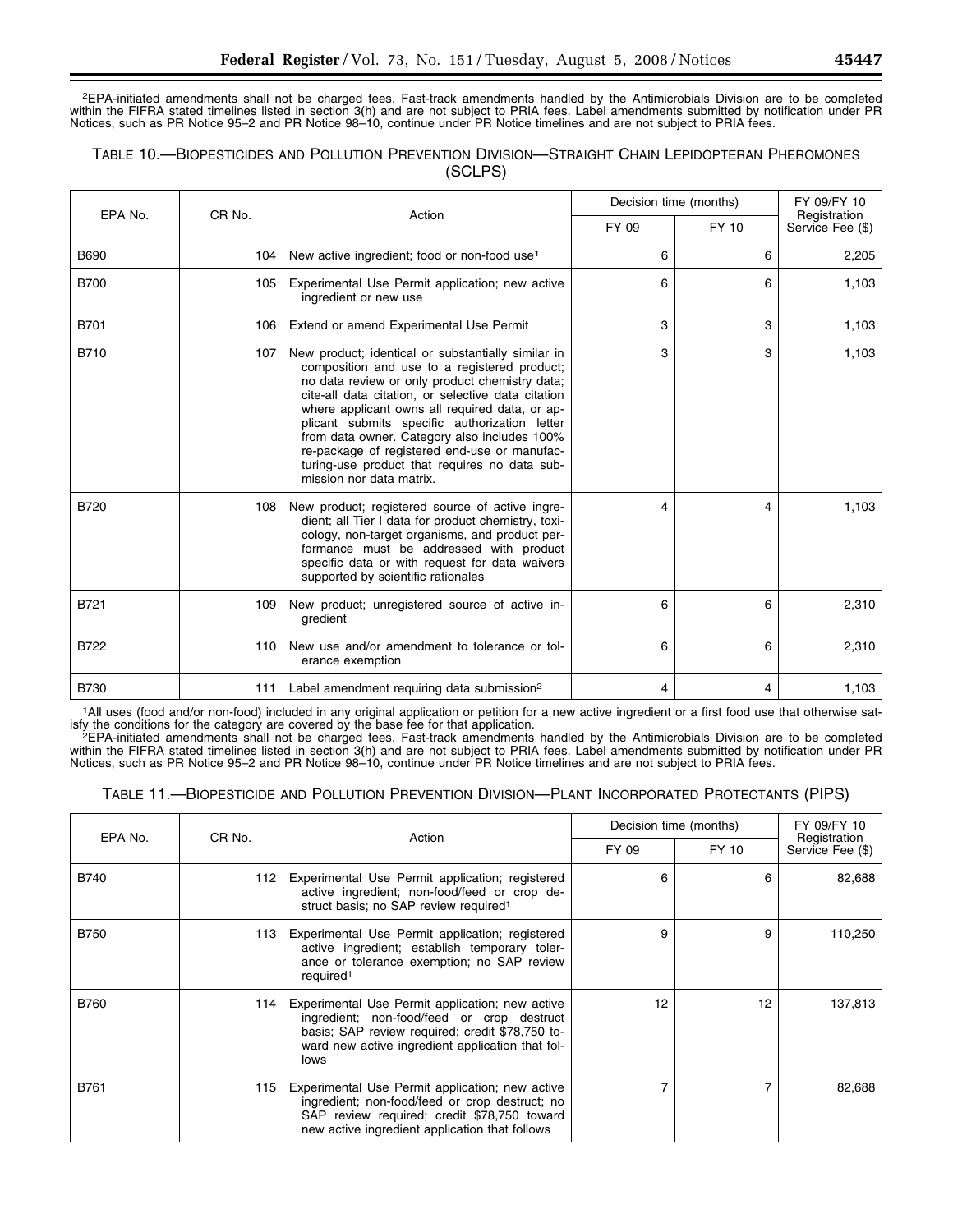۰

Ξ

# TABLE 11.—BIOPESTICIDE AND POLLUTION PREVENTION DIVISION—PLANT INCORPORATED PROTECTANTS (PIPS)— Continued

| EPA No.     | CR No. | Action                                                                                                                                                                                                                       | Decision time (months) |       | FY 09/FY 10<br>Registration |  |
|-------------|--------|------------------------------------------------------------------------------------------------------------------------------------------------------------------------------------------------------------------------------|------------------------|-------|-----------------------------|--|
|             |        |                                                                                                                                                                                                                              | FY 09                  | FY 10 | Service Fee (\$)            |  |
| <b>B770</b> | 116    | Experimental Use Permit application; new active<br>ingredient; establish temporary tolerance or<br>tolerance exemption; SAP review required;<br>credit \$105,000 toward new active ingredient<br>application that follows    | 15                     | 15    | 165,375                     |  |
| B771        | 117    | Experimental Use Permit application; new active<br>ingredient; establish temporary tolerance or<br>tolerance exemption; no SAP review required;<br>credit \$105,000 toward new active ingredient<br>application that follows | 10                     | 10    | 110,250                     |  |
| B772        | 118    | Amend or extend Experimental Use Permit;<br>minor changes to experimental design; estab-<br>lished temporary tolerance or tolerance ex-<br>emption is unaffected                                                             | 3                      | 3     | 11,025                      |  |
| <b>B773</b> | 119    | Amend or extend existing Experimental Use Per-<br>mit; minor changes to experimental design; ex-<br>tend established temporary tolerance or toler-<br>ance exemption                                                         | 5                      | 5     | 27,563                      |  |
| <b>B860</b> | 120    | Amend Experimental Use Permit; first food use<br>or major revision of experimental design                                                                                                                                    | 6                      | 6     | 11,025                      |  |
| <b>B780</b> | 121    | New active ingredient; non-food/feed; no SAP re-<br>view required <sup>2</sup>                                                                                                                                               | 12                     | 12    | 137,813                     |  |
| <b>B790</b> | 122    | New active ingredient; Non-food/feed; SAP re-<br>view required <sup>2</sup>                                                                                                                                                  | 18                     | 18    | 192,938                     |  |
| <b>B800</b> | 123    | New active ingredient; establish permanent toler-<br>ance or tolerance exemption based on tem-<br>porary tolerance or tolerance exemption; no<br>SAP review required <sup>2</sup>                                            | 12                     | 12    | 220,500                     |  |
| B810        | 124    | New active ingredient; establish permanent toler-<br>ance or tolerance exemption based on tem-<br>porary tolerance or tolerance exemption; SAP<br>review required <sup>2</sup>                                               | 18                     | 18    | 275,625                     |  |
| B820        | 125    | New active ingredient; establish tolerance or tol-<br>erance exemption; no SAP review required <sup>2</sup>                                                                                                                  | 15                     | 15    | 275,625                     |  |
| B840        | 126    | New active ingredient; establish tolerance or tol-<br>erance exemption; SAP review required <sup>2</sup>                                                                                                                     | 21                     | 21    | 330,750                     |  |
| <b>B830</b> | 127    | New active ingredient; Experimental Use Permit<br>application submitted simultaneously; establish<br>tolerance or tolerance exemption; no SAP re-<br>view required <sup>2</sup>                                              | 15                     | 15    | 330,750                     |  |
| B850        | 128    | New active ingredient; Experimental Use Permit<br>requested simultaneously; establish tolerance<br>or tolerance exemption; SAP review required <sup>2</sup>                                                                  | 21                     | 21    | 385,875                     |  |
| B851        | 129    | New active ingredient; different genetic event of<br>a previously approved active ingredient; same<br>crop; no tolerance action required; no SAP re-<br>view required                                                        | 9                      | 9     | 110,250                     |  |
| B852        | 130    | New active ingredient; different genetic event of<br>a previously approved active ingredient; same<br>crop; no tolerance action required; SAP review<br>required                                                             | 9                      | 9     | 165,375                     |  |
| <b>B870</b> | 131    | New use <sup>1</sup>                                                                                                                                                                                                         | 9                      | 9     | 33,075                      |  |
| <b>B880</b> | 132    | New product; no SAP review required <sup>3</sup>                                                                                                                                                                             | 9                      | 9     | 27,563                      |  |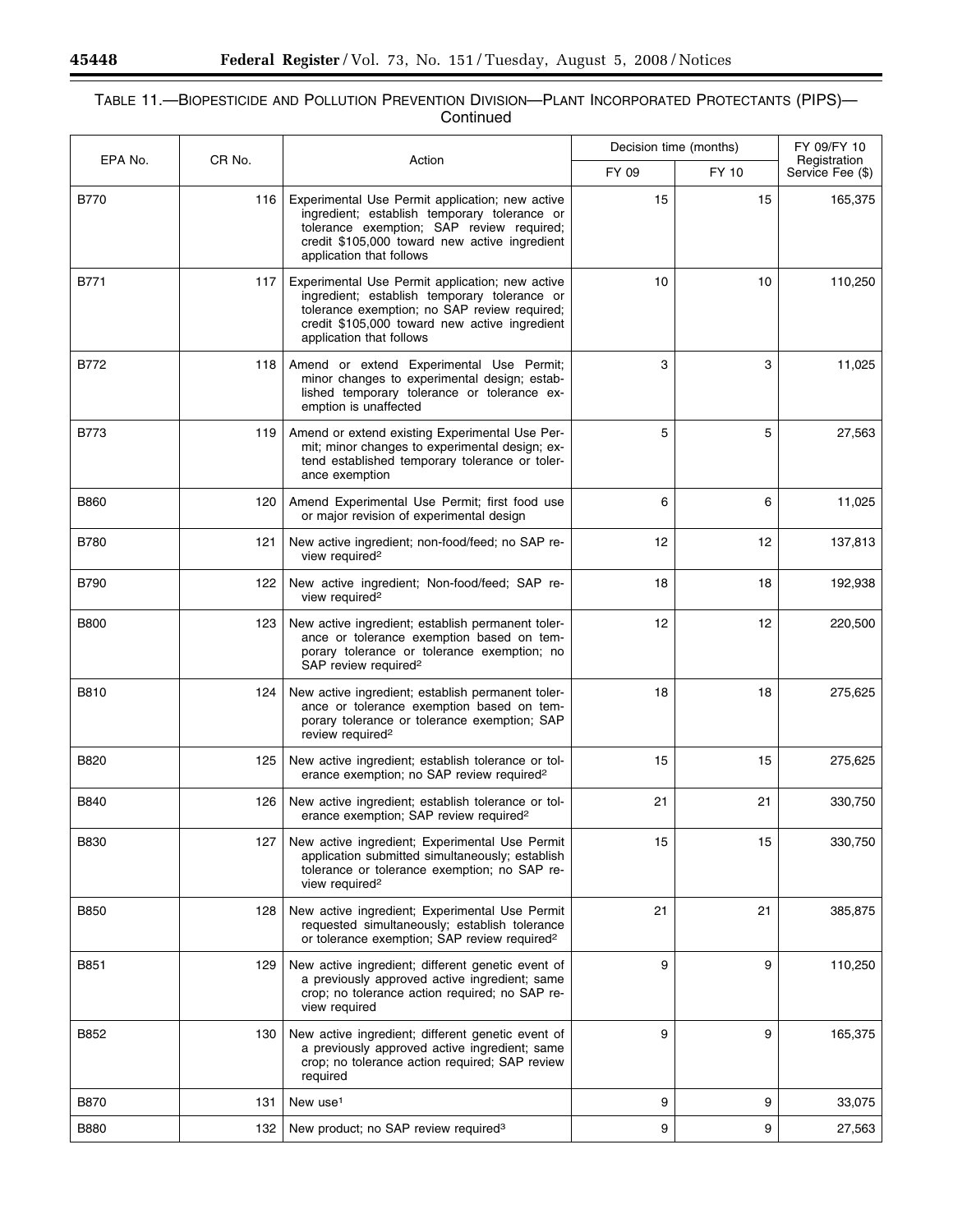# TABLE 11.—BIOPESTICIDE AND POLLUTION PREVENTION DIVISION—PLANT INCORPORATED PROTECTANTS (PIPS)— **Continued**

|             | CR No. | Action                                                                                                                                                                                                                                        | Decision time (months) | FY 09/FY 10 |                                  |
|-------------|--------|-----------------------------------------------------------------------------------------------------------------------------------------------------------------------------------------------------------------------------------------------|------------------------|-------------|----------------------------------|
| EPA No.     |        |                                                                                                                                                                                                                                               | FY 09                  | FY 10       | Registration<br>Service Fee (\$) |
| B881        | 133    | New product; SAP review required <sup>3</sup>                                                                                                                                                                                                 | 15                     | 15          | 82,688                           |
| <b>B890</b> | 134    | Amendment; seed production to commercial reg-<br>istration; no SAP review required                                                                                                                                                            | 9                      | 9           | 55,125                           |
| B891        | 135    | Amendment; seed production to commercial reg-<br>istration; SAP review required                                                                                                                                                               | 15                     | 15          | 110,250                          |
| <b>B900</b> | 136    | Amendment (except #B890); no SAP review re-<br>quired; (e.g., new IRM requirements that are<br>applicant-initiated; or amending a conditional<br>registration to extend the registration expiration<br>date with additional data submitted) 4 | 6                      | 6           | 11,025                           |
| <b>B901</b> | 137    | Amendment (except #B890); SAP review re-<br>quired <sup>4</sup>                                                                                                                                                                               | 12                     | 12          | 66,150                           |
| B902        | 138    | PIP protocol review                                                                                                                                                                                                                           | 3                      | 3           | 5,513                            |
| <b>B903</b> | 139    | lnert ingredient tolerance exemption; e.g., a<br>marker such as NPT II; reviewed in BPPD                                                                                                                                                      | 6                      | 6           | 55,125                           |
| <b>B904</b> | 140    | Import tolerance or tolerance exemption; proc-<br>essed commodities/food only                                                                                                                                                                 | 9                      | 9           | 110,250                          |

1Example: Transfer existing PIP trait by traditional breeding, such as from field corn to sweet corn.

<sup>2</sup>May be either a registration for seed increase or a full commercial registration. If a seed increase registration is granted first, full commercial registration is obtained using B890.

 ${}^{3}$ Example: Stacking PIP traits within a crop using traditional breeding techniques.

4EPA-initiated amendments shall not be charged fees. Fast-track amendments handled by the Antimicrobials Division are to be completed within the FIFRA stated timelines listed in section 3(h) and are not subject to PRIA fees. Label amendments submitted by notification under PR Notices, such as PR Notice 95–2 and PR Notice 98–10, continue under PR Notice timelines and are not subject to PRIA fees.

#### **V. How to Pay Fees**

Applicants must submit fee payments at the time of application, and EPA will reject any application that does not contain evidence that the fee has been paid. EPA has developed a web site at *http://www.epa.gov/pesticides/fees/ tool/index.htm* to help applicants identify the fee category and the fee. All fees should be rounded up to the whole dollar. Payments may be made by check, bank draft, or money order or online with a credit card or wire transfer.

#### *A. Online*

You may pay electronically through the government payment website *www.pay.gov*.

1. From the pay.gov home page, under ''Find Public Forms.''

2. Select ''search by Agency name.''

3. On the A-Z Index of Forms page, select "E.'

4. Select ''Environmental Protection Agency.''

5. From the list of forms, select ''Prepayment of Pesticide Registration Improvement Act Fee.''

6. Complete the form entering the PRIA fee category and fee.

7. Keep a copy of the pay.gov acknowledgement of payment. A copy of the acknowledgement must be

printed and attached to the front of the application to assure that EPA can match the application with the payment.

#### *B. By Check or Money Order*

All payments must be in United States currency by check, bank draft, or money order drawn to the order of the Environmental Protection Agency. On the check, the applicant must supply in the information line either the registration number of the product or the company number. A copy of the check must accompany the application to the Agency, specifically attached to the front of the application. The copy of the check ensures that payment has been made at the time of application and will enable the Agency to properly connect the payment with the application sent to the Agency.

If you send the Agency a check, it will be converted into an electronic funds transfer (EFT). This means the Agency will copy your check and use the account information on it to electronically debit your account for the amount of the check. The debit from your account will usually occur within 24 hours and will be shown on your regular account statement.

You will not receive your original check back. The Agency will destroy your original check but will keep the copy of it. If the EFT cannot be processed for technical reasons, you authorize the Agency to process the copy in place of your original check. If the EFT cannot be completed because of insufficient funds, the Agency may try to make the transfer up to two times.

All paper-based payments should be sent to the following address:

1. *By U.S. Postal Service*. U.S. Environmental Protection Agency, Washington Finance Center, FIFRA Service Fees, P.O. Box 979074, St. Louis, MO 63197–9000.

2. *By courier or personal delivery*. U.S. Bank, Government Lockbox 979074, 1005 Convention Plaza, SL– MO–C2–GL, St. Louis, MO 63197, (314) 418–4990.

#### **VI. How to Submit Applications**

Submissions to the Agency should be made at the address given in Unit VII. The applicant should attach documentation that the fee has been paid which may be pay.gov payment acknowledgement or a copy of the check. If the applicant is applying for a fee waiver, the applicant should provide sufficient documentation as described